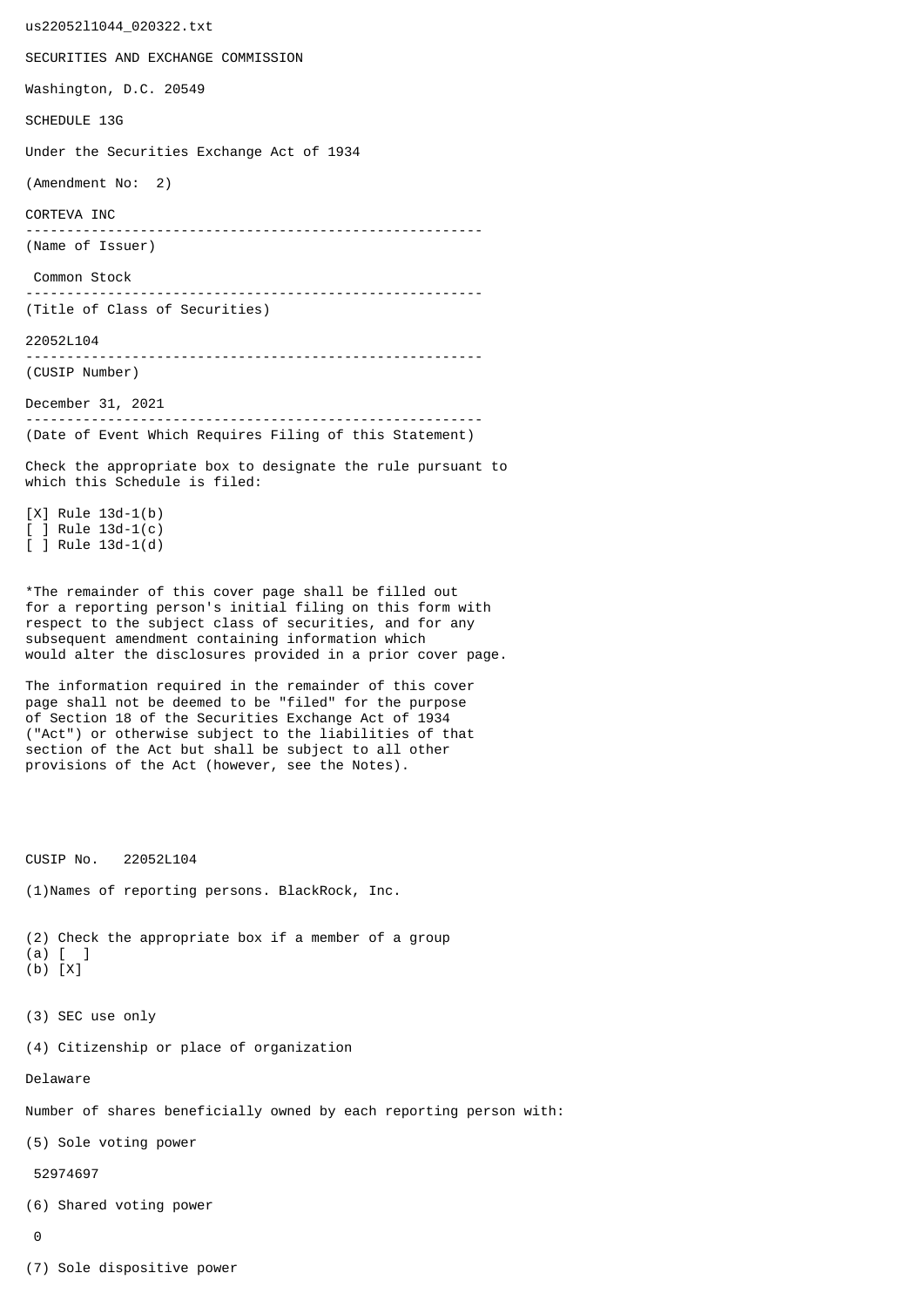```
 59759602
(8) Shared dispositive power
 \boldsymbol{\Theta}(9) Aggregate amount beneficially owned by each reporting person
  59759602
(10) Check if the aggregate amount in Row (9) excludes certain shares
(11) Percent of class represented by amount in Row 9
 8.2%
(12) Type of reporting person
HC
Item 1.
Item 1(a) Name of issuer:
            -----------------------------------------------------------------------
CORTEVA INC
Item 1(b) Address of issuer's principal executive offices:
          -----------------------------------------------------------------------
974 CENTRE ROAD BUILDING 735
WILMINGTON DE 19805
Item 2.
2(a) Name of person filing:
               ----------------------------------------------------------------------
BlackRock, Inc.
2(b) Address or principal business office or, if none, residence:
 -----------------------------------------------------------------------
BlackRock, Inc.
55 East 52nd Street
New York, NY 10055
2(c) Citizenship:
                             --------------------------------------------------------------------
 See Item 4 of Cover Page
2(d) Title of class of securities:
                                       -------------------------------------------------------------------
 Common Stock
2(e) CUSIP No.:
See Cover Page
Item 3.
If this statement is filed pursuant to Rules 13d-1(b), or 13d-2(b) or (c),
check whether the person filing is a:
[ ] Broker or dealer registered under Section 15 of the Act;
```
<sup>[ ]</sup> Bank as defined in Section 3(a)(6) of the Act;

<sup>]</sup> Insurance company as defined in Section  $3(a)(19)$  of the Act;

<sup>[ ]</sup> Investment company registered under Section 8 of the

Investment Company Act of 1940;

<sup>[ ]</sup> An investment adviser in accordance with Rule  $13d-1(b)(1)(ii)(E)$ ;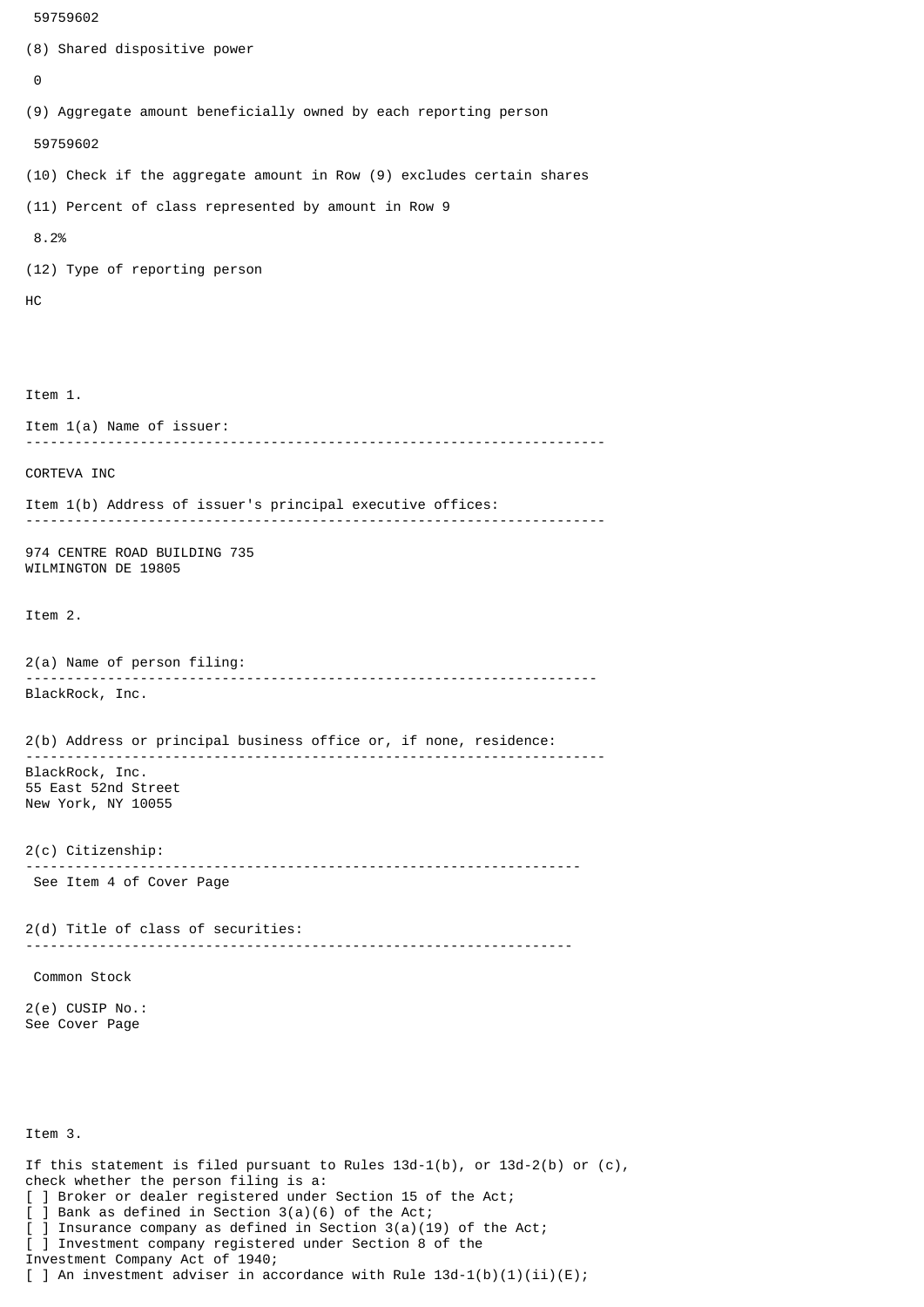[ ] An employee benefit plan or endowment fund in accordance with Rule  $13d-1(b)(1)(ii)(F);$ [X] A parent holding company or control person in accordance with Rule  $13d-1(b)(1)(ii)(G);$ [ ] A savings associations as defined in Section 3(b) of the Federal Deposit Insurance Act (12 U.S.C. 1813); [ ] A church plan that is excluded from the definition of an investment company under section  $3(c)(14)$  of the Investment Company Act of 1940; [ ] A non-U.S. institution in accordance with Rule 240.13d-1(b)(1)(ii)(J);  $\lceil$  ] Group, in accordance with Rule 240.13d-1(b)(1)(ii)(K). If filing as a non-U.S. institution in accordance with Rule  $240.13d-1(b)(1)(ii)(J)$ , please specify the type of institution: Item 4. Ownership Provide the following information regarding the aggregate number and percentage of the class of securities of the issuer identified in Item 1. Amount beneficially owned: 59759602 Percent of class 8.2% Number of shares as to which such person has: Sole power to vote or to direct the vote 52974697 Shared power to vote or to direct the vote  $\Theta$ Sole power to dispose or to direct the disposition of 59759602 Shared power to dispose or to direct the disposition of  $\Omega$ 

Item 5.

Ownership of 5 Percent or Less of a Class. If this statement is being filed to report the fact that as of the date hereof the reporting person has ceased to be the beneficial owner of more than 5 percent of the class of securities, check the following [ ].

Item 6. Ownership of More than 5 Percent on Behalf of Another Person

 If any other person is known to have the right to receive or the power to direct the receipt of dividends from, or the proceeds from the sale of, such securities, a statement to that effect should be included in response to this item and, if such interest relates to more than 5 percent of the class, such person should be identified. A listing of the shareholders of an investment company registered under the Investment Company Act of 1940 or the beneficiaries of employee benefit plan, pension fund or endowment fund is not required.

 Various persons have the right to receive or the power to direct the receipt of dividends from, or the proceeds from the sale of the common stock of CORTEVA INC. No one person's interest in the common stock of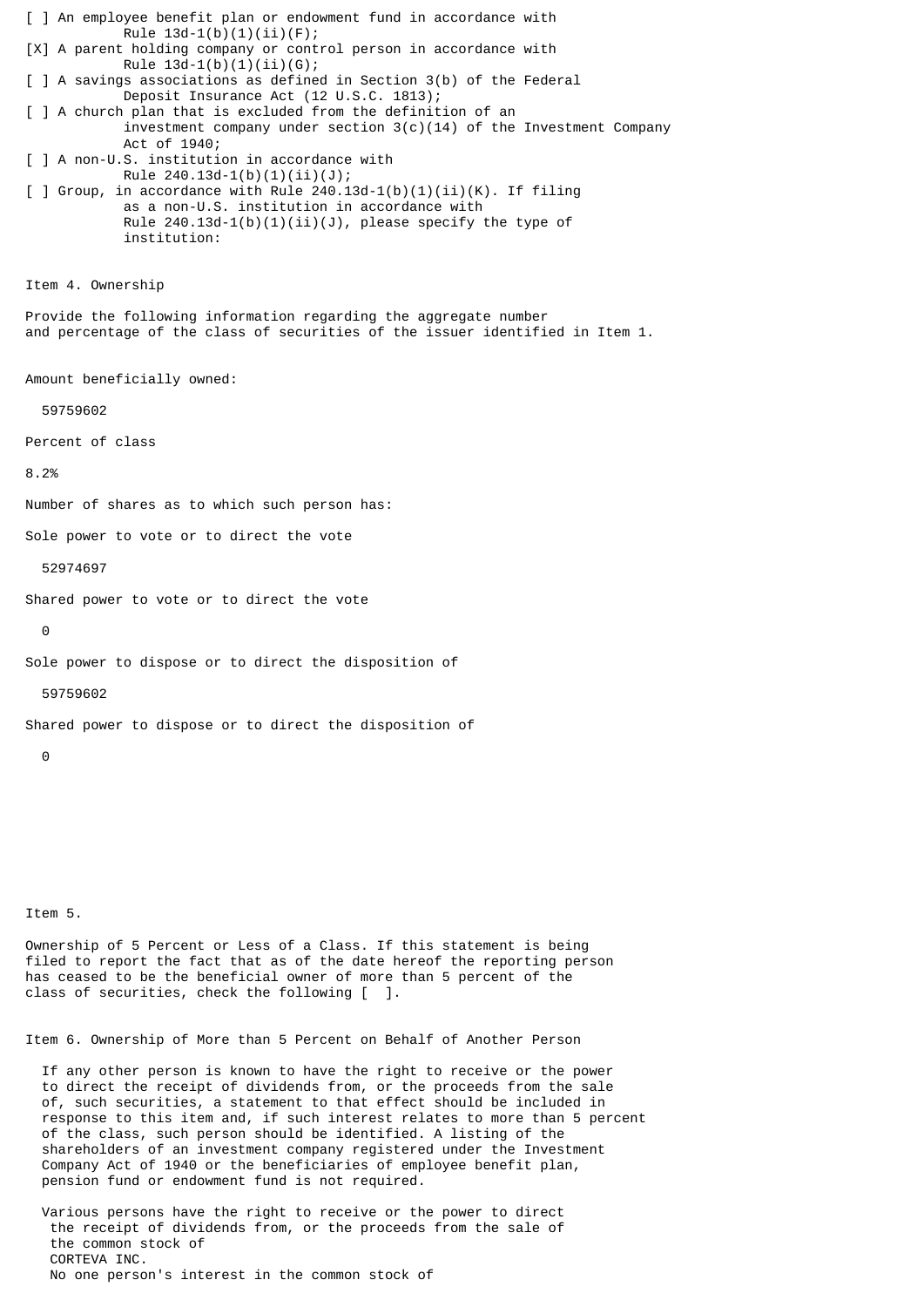CORTEVA INC is more than five percent of the total outstanding common shares.

Item 7. Identification and Classification of the Subsidiary Which Acquired the Security Being Reported on by the Parent Holding Company or Control Person.

See Exhibit A

Item 8. Identification and Classification of Members of the Group

If a group has filed this schedule pursuant to Rule  $13d-1(b)(ii)(J)$ , so indicate under Item 3(j) and attach an exhibit stating the identity and Item 3 classification of each member of the group. If a group has filed this schedule pursuant to Rule  $13d-1(c)$  or Rule  $13d-1(d)$ , attach an exhibit stating the identity of each member of the group.

## Item 9. Notice of Dissolution of Group

Notice of dissolution of a group may be furnished as an exhibit stating the date of the dissolution and that all further filings with respect to transactions in the security reported on will be filed, if required, by members of the group, in their individual capacity.

See Item 5.

Item 10. Certifications By signing below I certify that, to the best of my knowledge and belief, the securities referred to above were acquired and are held in the ordinary course of business and were not acquired and are not held for the purpose of or with the effect of changing or influencing the control of the issuer of the securities and were not acquired and are not held in connection with or as a participant in any transaction having that purpose or effect.

Signature.

After reasonable inquiry and to the best of my knowledge and belief, I certify that the information set forth in this statement is true, complete and correct.

Dated: February 3, 2022 BlackRock, Inc.

Signature: Spencer Fleming

-------------------------------------------

Name/Title Attorney-In-Fact

The original statement shall be signed by each person on whose behalf the statement is filed or his authorized representative. If the statement is signed on behalf of a person by his authorized representative other than an executive officer or general partner of the filing person, evidence of the representative's authority to sign on behalf of such person shall be filed with the statement, provided, however, that a power of attorney for this purpose which is already on file with the Commission may be incorporated by reference. The name and any title of each person who signs the statement shall be typed or printed beneath his signature.

Attention: Intentional misstatements or omissions of fact constitute Federal criminal violations (see 18 U.S.C. 1001).

Exhibit A